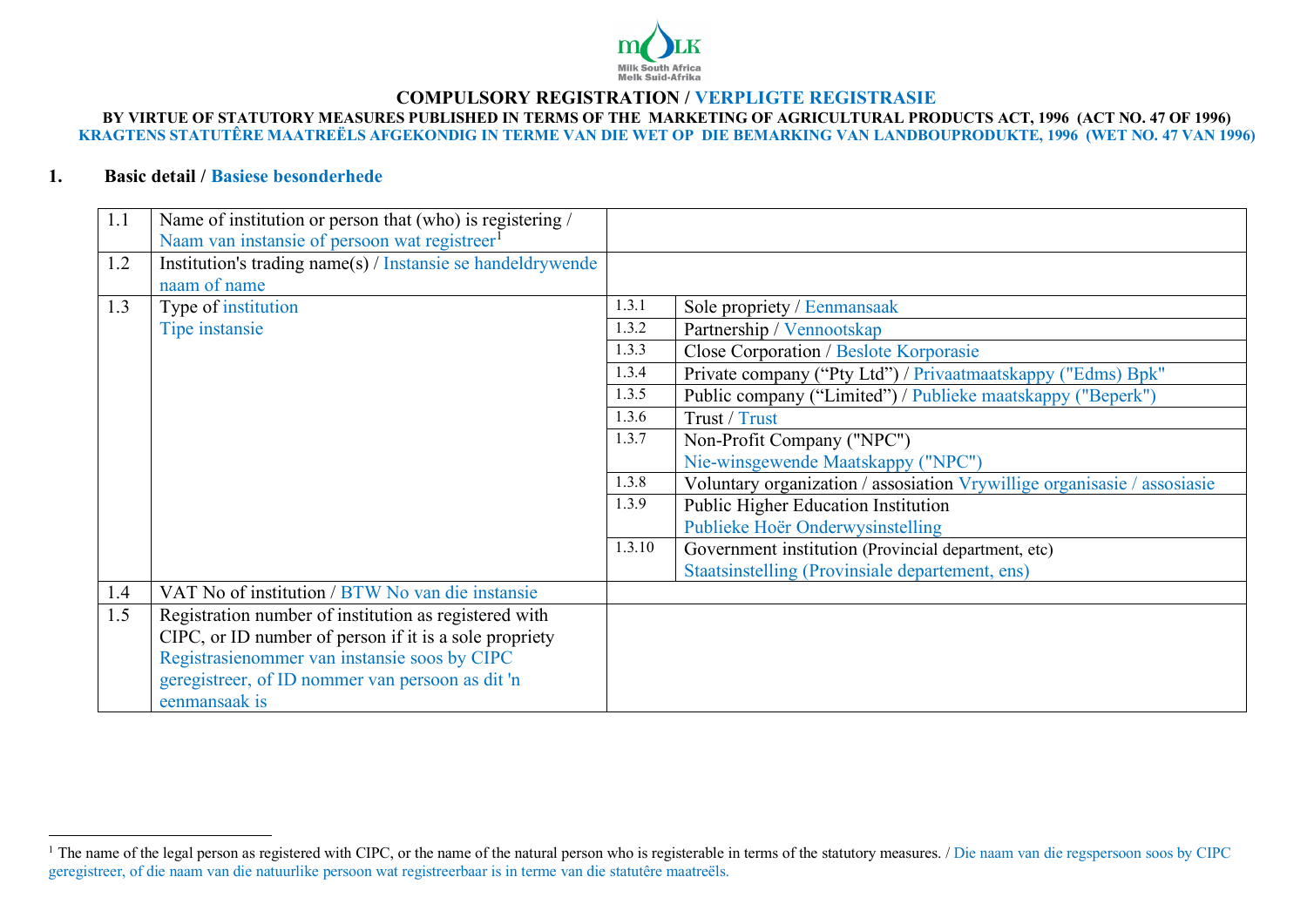<span id="page-1-0"></span>

| 1.6  | Head of the institution / Hoof van die instansie <sup>2</sup>                                                      | Name / Naam:   |                                                  | E-mail /<br>E-pos: | Tel:  |
|------|--------------------------------------------------------------------------------------------------------------------|----------------|--------------------------------------------------|--------------------|-------|
|      |                                                                                                                    | Surname / Van: |                                                  |                    | Cell: |
| 1.7  | Administrative contact person, responsible for submission<br>of the return forms                                   | Name / Naam:   |                                                  | E-mail/<br>E-pos:  | Tel:  |
|      | Administratiewe kontakpersoon, verantwoordelik vir<br>indiening van die opgawevorms                                |                | Surname / Van:                                   |                    | Cell: |
| 1.8  | Financial manager or person responsible for the finances /<br>Finansiële bestuurder of persoon verantwoordelik vir | Name / Naam:   |                                                  | E-mail/<br>E-pos:  | Tel:  |
|      | finansies                                                                                                          |                | Surname / Van:                                   |                    |       |
| 1.9  | Person responsible for Creditors or Payments /<br>Persoon verantwoordelik vir Krediteure of Betalings              | Name / Naam:   |                                                  | E-mail/<br>E-pos:  | Tel:  |
|      |                                                                                                                    | Surname / Van: |                                                  |                    | Cell: |
| 1.10 | Production Manager / Produksiebestuurder                                                                           | Name / Naam:   |                                                  | E-mail/<br>E-pos:  | Tel:  |
|      |                                                                                                                    | Surname / Van: |                                                  |                    | Cell: |
| 1.11 | Physical address of institution's/ person's head office                                                            | 1.11.1         | Street & No/ Straat & No                         |                    |       |
|      | Fisiese adres van die instansie / persoon se hoofkantoor                                                           | 1.11.2         | Town / City<br>Dorp / Stad                       |                    |       |
|      |                                                                                                                    | 1.11.3         | Province / Provinsie                             |                    |       |
|      |                                                                                                                    | 1.11.4         | Postal code / Poskode                            |                    |       |
|      |                                                                                                                    | 1.11.5         | <b>GPS</b> Co-ordinates<br><b>GPS</b> Koördinate |                    |       |

<sup>&</sup>lt;sup>2</sup> The most senior official of the institution / unit of the institution (such as the Managing Director or Owner). Die mees senior beampte van die organisasie / eenheid (soos die Besturende Direkteur of Eienaar.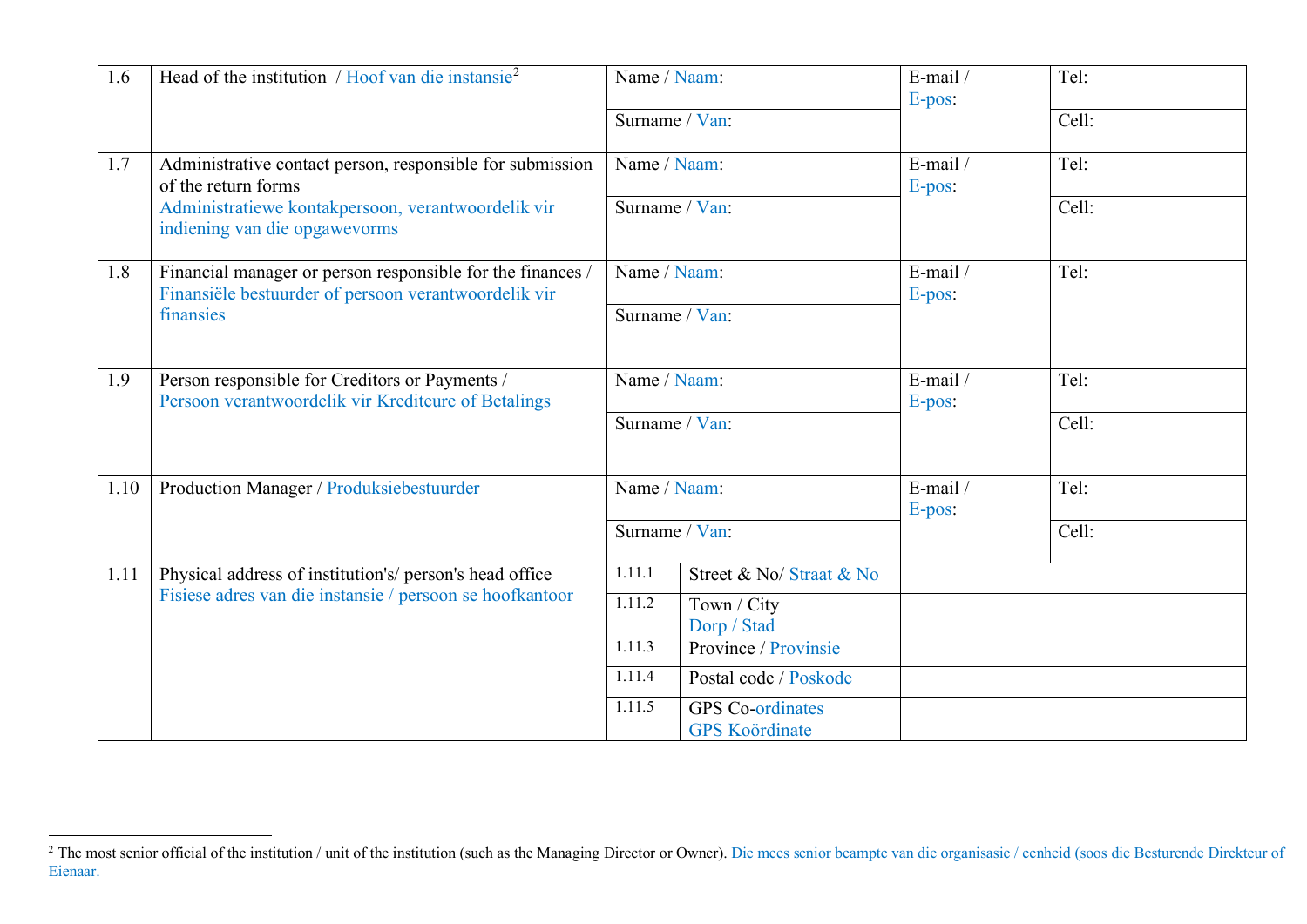| 1.12 | Postal address of institution / person                                                                                                                                                                                        |        |                             |                                     |            |                       |
|------|-------------------------------------------------------------------------------------------------------------------------------------------------------------------------------------------------------------------------------|--------|-----------------------------|-------------------------------------|------------|-----------------------|
|      | Posadres van die instansie / persoon                                                                                                                                                                                          |        |                             |                                     |            |                       |
|      |                                                                                                                                                                                                                               |        |                             |                                     |            |                       |
|      |                                                                                                                                                                                                                               |        |                             |                                     |            | Postal code / Poskode |
| 1.13 | Telephone, e-mail and fax number<br>Telefoon, e-pos en faksnommer                                                                                                                                                             |        | Tel                         |                                     | Fax / Faks |                       |
|      |                                                                                                                                                                                                                               |        | E-mail / $E$ -pos           |                                     |            |                       |
| 1.14 | Physical address of                                                                                                                                                                                                           | 1.13.1 |                             | Name of plant 1 / Naam van aanleg 1 |            |                       |
|      | processing plant 1,<br>if it differs from the address<br>mentioned under field 1.11<br>Fisiese adres van<br>verwerkingsaanleg 1, <i>indien</i><br>dit verskil van die adres<br>vermeld onder veld 1.11                        | 1.13.2 | <b>Street / Straat</b>      |                                     |            |                       |
|      |                                                                                                                                                                                                                               | 1.13.3 | Town or City / Dorp of stad |                                     |            |                       |
|      |                                                                                                                                                                                                                               | 1.13.4 | Province / Provinsie        |                                     |            |                       |
|      |                                                                                                                                                                                                                               | 1.13.5 | Postal code / Poskode       |                                     |            |                       |
|      |                                                                                                                                                                                                                               | 1.13.6 | GPS Co-ord / GPS Koördinate |                                     |            |                       |
| 1.15 | Physical address of<br>processing plant 2, <i>if it differs</i><br>from the address mentioned<br>under field 1.11<br>Fisiese adres van<br>verwerkingsaanleg 2, indien<br>dit verskil van die adres<br>vermeld onder veld 1.11 | 1.14.1 |                             | Name of plant 2 / Naam van aanleg 2 |            |                       |
|      |                                                                                                                                                                                                                               | 1.14.2 | <b>Street / Straat</b>      |                                     |            |                       |
|      |                                                                                                                                                                                                                               | 1.14.3 | Town or City / Dorp of stad |                                     |            |                       |
|      |                                                                                                                                                                                                                               | 1.14.4 | Province / Provinsie        |                                     |            |                       |
|      |                                                                                                                                                                                                                               | 1.14.5 | Postal code / Poskode       |                                     |            |                       |
|      |                                                                                                                                                                                                                               | 1.14.6 | GPS Co-ord / GPS Koördinate |                                     |            |                       |
| 1.16 | If more than two processing plants, please supply details on a separate folio.<br>Indien meer as twee verwerkingsaanlegte, verstrek die besonderhede per afsonderlike folio.                                                  |        |                             |                                     |            |                       |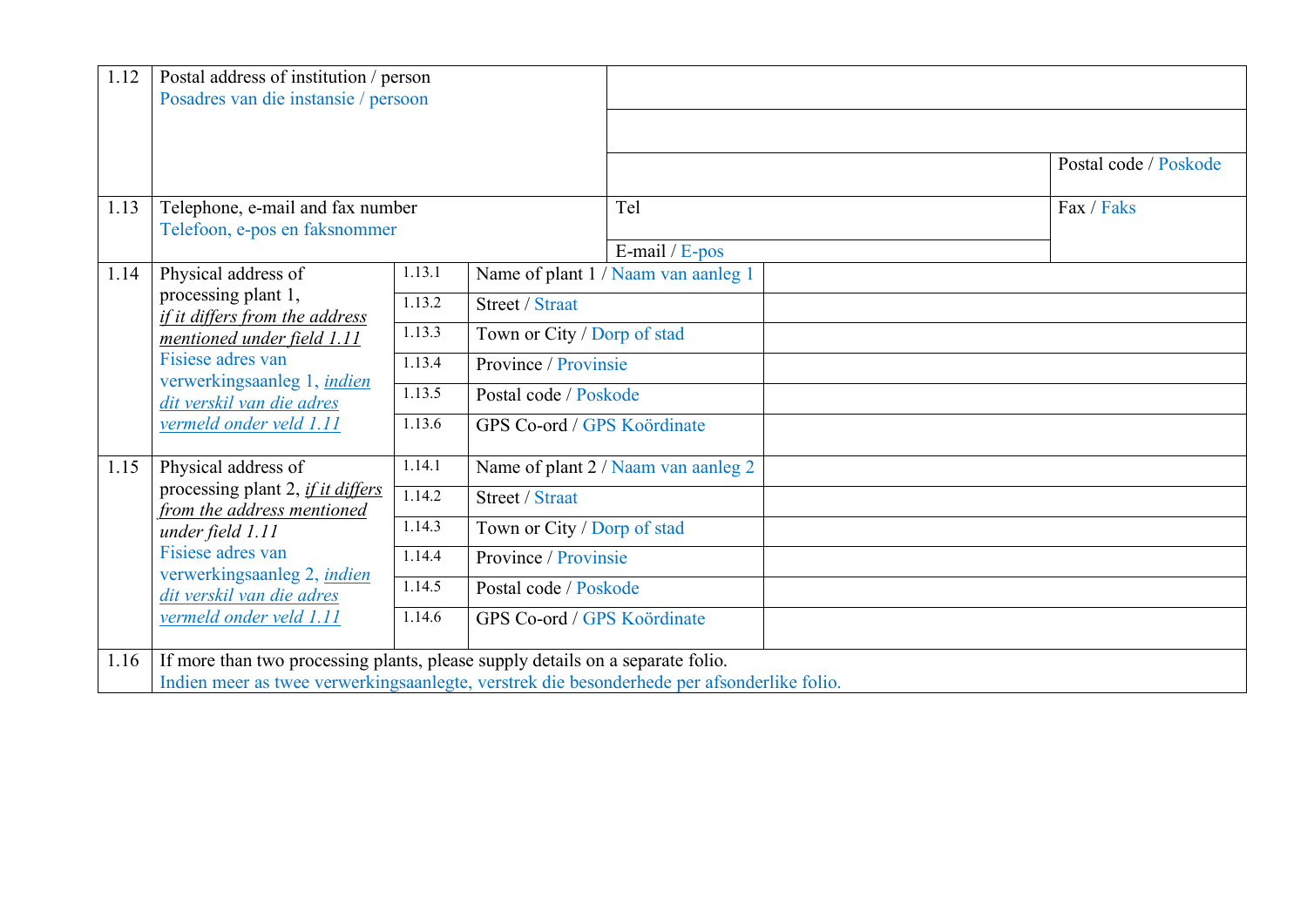## **2. Registration category / Registrasiekategorie**

<span id="page-3-3"></span><span id="page-3-2"></span><span id="page-3-1"></span><span id="page-3-0"></span>Please indicate for which one or more categories you register / Dui asseblief aan vir watter een of meer kategorie/ë u registreer: *Cow's milk include buffalo's milk / Koeimelk sluit buffelsmelk in*

2.1 **Processor of raw milk**<sup>[3](#page-3-0)</sup>: A person who buys raw milk *from any source* with the purpose to process it or to use it to manufacture other products. **Verwerker van roumelk[4](#page-3-1)** : 'n Persoon wat roumelk *van enige bron* aankoop met die doel om dit te verwerk of om dit te gebruik vir die vervaardiging van ander produkte.

2.1.1 Processor of raw cow's milk / Verwerker van rou beesmelk

2.1.2 Processor of raw goat's milk / Verwerker van rou bokmelk

2.1.3 Processor of raw sheep's milk / Verwerker van rou skaapmelk

2.2 **Milk producer**: A person who sells raw milk which was produced by their own animals, to local consumers and / or the retail, or who use such raw milk to manufacture other products.

**Melkprodusent**: 'n Persoon wat roumelk wat deur hulle eie melkdiere geproduseer is, aan plaaslike verbruikers of die kleinhandel verkoop, of wat sulke melk gebruik om ander produkte te vervaardig.

2.2.1 Producer of raw cow's milk / Produsent van rou koeimelk

2.2.2 Producer of raw goat's milk / Produsent van rou bokmelk

2.2.3 Producer of raw sheep's milk / Produsent van rou skaapmelk

2.3 **Exporter of raw milk:** A person who sells raw milk to persons outside the jurisdiction of the RSA or who move raw milk to an area outside the jurisdiction of the RSA. **Uitvoerder van roumelk:** 'n Persoon wat roumelk aan persone buite die grense van die RSA verkoop, of dit na 'n gebied buite die RSA se jurisdiksie versend.

2.4 **Importer**: A person who imports milk and other dairy products which resort under any of the customs tariff codes 04.01, 04.02, 04.03, 04.04, 04.0[5](#page-3-2) en 04.06.<sup>5</sup> **Invoerder**: 'n Persoon wat melk en ander suiwelprodukte, wat onder doeane-opskrifte 04.01, 04.02, 04.03, 04.04, 04.05 en 04.06 resorteer, invoer.<sup>[6](#page-3-3)</sup>

 $3$  Raw milk = unprocessed milk.

 $4$  Roumelk = onverwerkte melk.

<sup>&</sup>lt;sup>5</sup> In terms of the SA Customs Tariff Classification.

<sup>6</sup> In terme van die SA Doeanetarief Klassifikasie.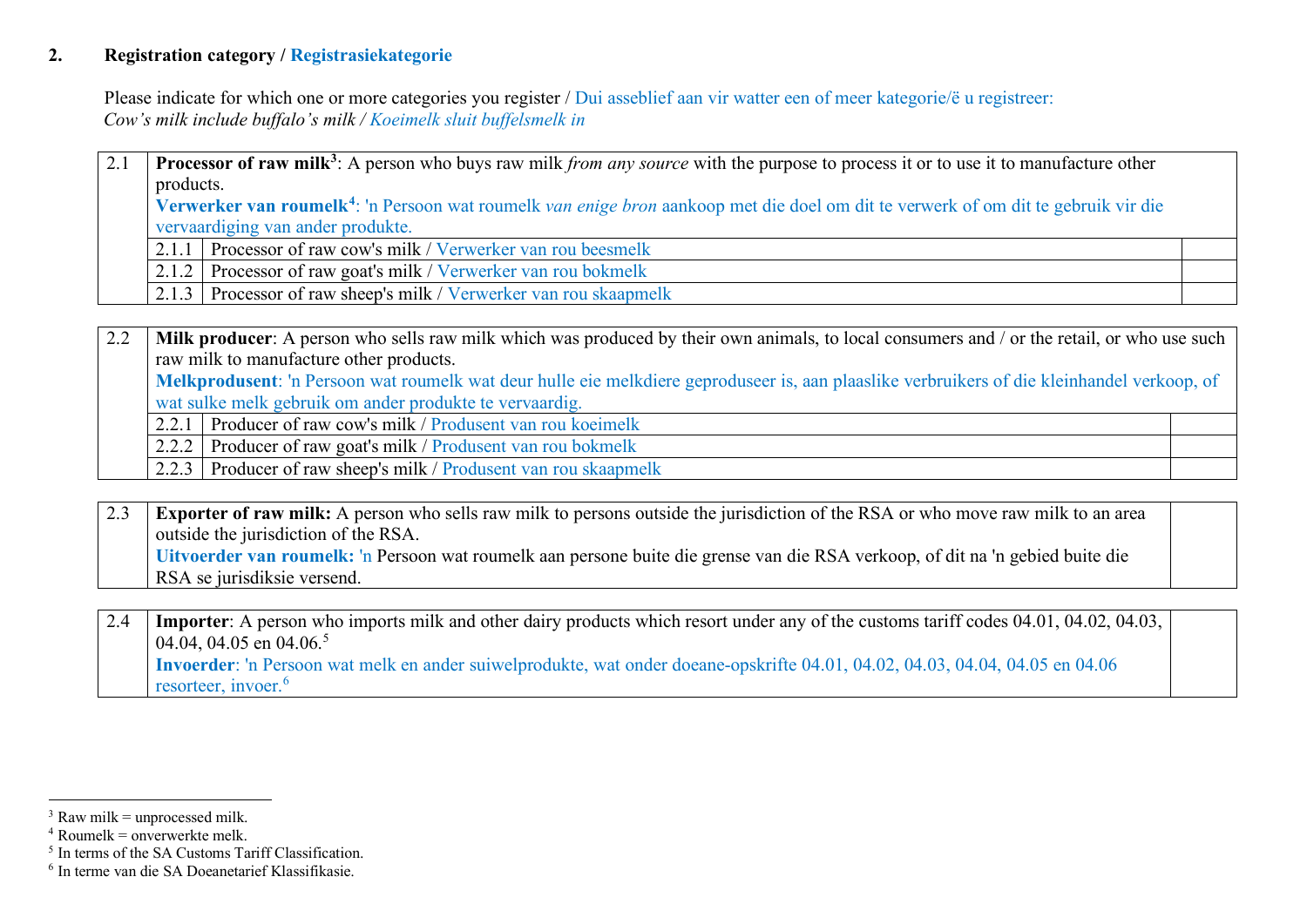| 2.5 Person who sells raw (unprocessed) milk to consumers or retailers                |
|--------------------------------------------------------------------------------------|
| <b>Persoon wat rou (onverwerkte) melk aan verbruikers of kleinhandelaars verkoop</b> |

**3. Which** *ONE* **of the above-mentioned categories constitute the BIGGEST part of your business? / Watter** *EEN* **van bogenoemde kategorieë maak die GROOTSTE deel van u besigheid uit?**

| Category 2.1.1 | Processor of raw cow's milk / Verwerker van rou beesmelk    |  |
|----------------|-------------------------------------------------------------|--|
| Category 2.1.2 | Processor of raw goat's milk / Verwerker van rou bokmelk    |  |
| Category 2.1.3 | Processor of raw sheep's milk / Verwerker van rou skaapmelk |  |
| Category 2.2.1 | Producer of raw cow's milk / Produsent van rou beesmelk     |  |
| Category 2.2.2 | Producer of raw goat's milk / Produsent van rou bokmelk     |  |
| Category 2.2.3 | Producer of raw sheep's milk / Produsent van rou skaapmelk  |  |
| Category 2.3   | Exporter of raw milk / Uitvoerder van roumelk               |  |
| Category 2.4   | Importer / Invoerder                                        |  |

.............................................................................

**4. The date since or after 23.12.2013 when you / your institution became registerable in terms of the statutory measures Die datum vanaf of na 23.12.2013 waarop u / u instansie registreerbaar geword het in terme van die statutêre maatreëls**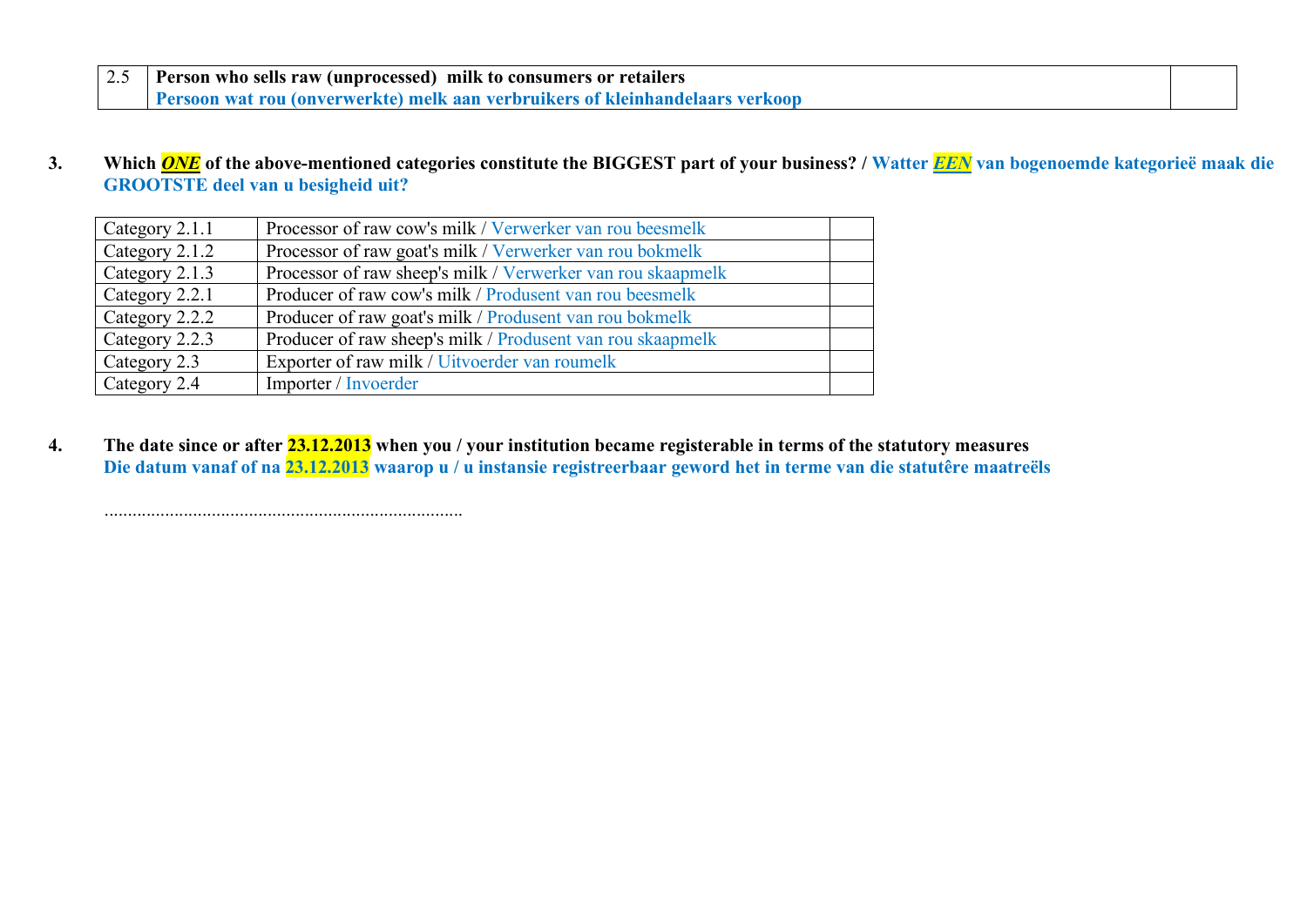### **5. Submission of registration form / Indiening van registrasievorm**

This registration form must / Hierdie registrasievorm moet:

- 5.1 When posted, be sent to: Melk SA, PO Box 1961, Brooklyn Square, 0075. / Wanneer dit gepos word, gerig wees aan: Melk SA, Posbus 1961, Brooklyn Square, 0075.
- 5.2 When hand delivered, be submitted to: Milk SA, Brooklyn Court Building, Block B, First floor, Veale st. 361, Nieuw Muckleneuk, Pretoria. / Wanneer per hand afgelewer, gedoen word by: Melk SA, Brooklyn Court gebou, Blok B, Eerste vloer, Veale str. 361, Nieuw Muckleneuk, Pretoria.
- 5.3 When using Internet, be submitted via the web address: http://www.milksa.co.za. / Wanneer die internet gebruik wil word, by die volgende webadres ingedien word: http://www.milksa.co.za.
- 5.4 When faxed, be sent to: 086 511 5051 or 012 460 9909. / Wanneer dit gefaks word, gestuur word na 086 511 5051 of 012 460 9909.
- 5.5 When sent via electronic media, be mailed to: admin@milksa.co.za. / Wanneer per elektroniese pos aangestuur word, versend word na admin@milksa.co.za.
- **6. This registration form was completed by the following duly authorized person: / Hierdie registrasievorm is voltooi deur die volgende persoon, behoorlik daartoe gemagtig:**

| 6.1 | Name and Surname:       |  |
|-----|-------------------------|--|
|     | Naam en Van:            |  |
| 6.2 | Person's position:      |  |
|     | Persoon se posisie:     |  |
| 6.3 | Signature:              |  |
|     | Handtekening:           |  |
|     |                         |  |
| 6.4 | Date of signature:      |  |
|     | Datum van handtekening: |  |

SMSTD029